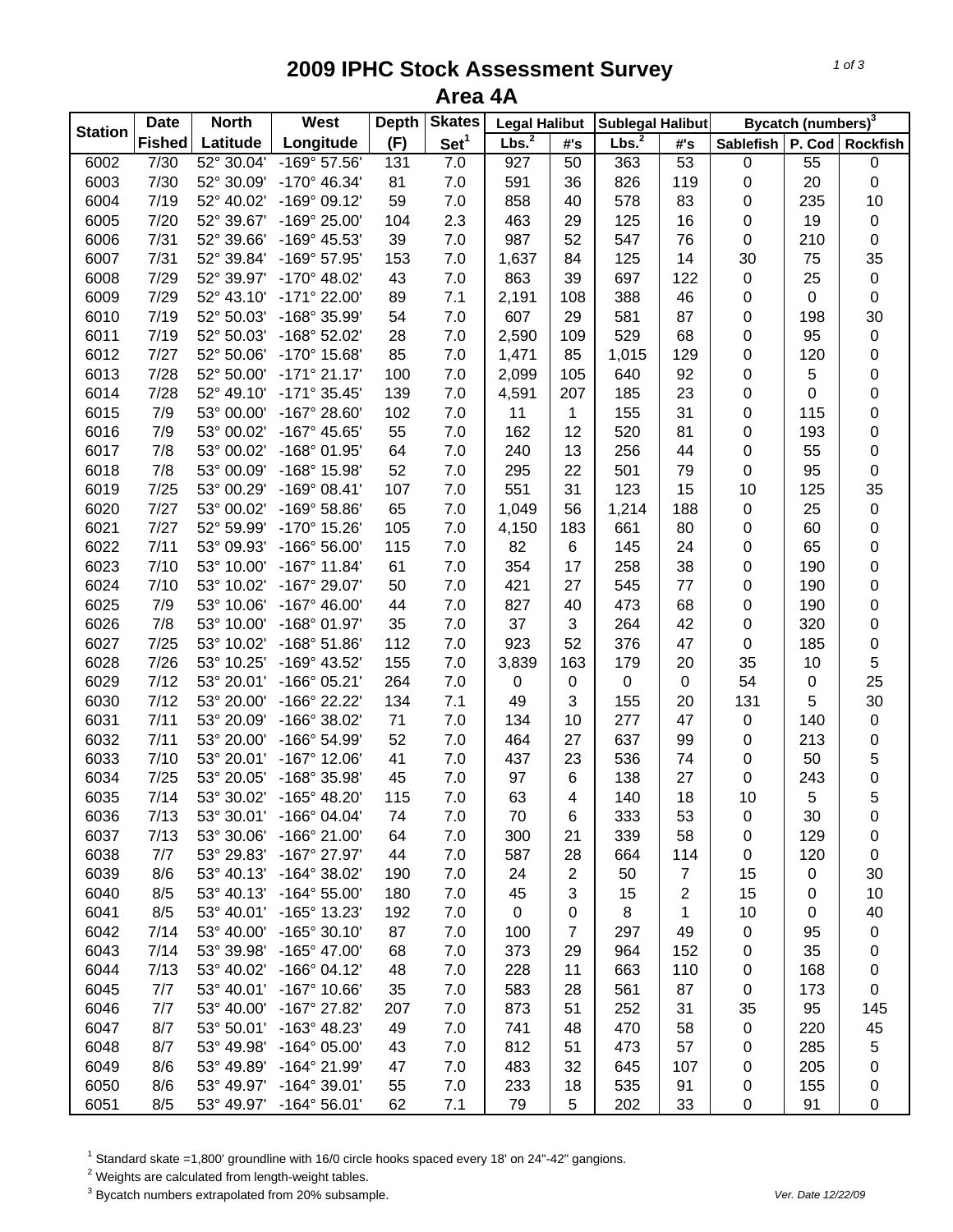## **2009 IPHC Stock Assessment Survey Area 4A**

| <b>Station</b> | <b>Date</b>      | <b>North</b> | West                  | <b>Depth</b>    | <b>Skates</b>    | <b>Legal Halibut</b> |                | <b>Sublegal Halibut</b> |                |                  | Bycatch (numbers) <sup>3</sup> |                 |
|----------------|------------------|--------------|-----------------------|-----------------|------------------|----------------------|----------------|-------------------------|----------------|------------------|--------------------------------|-----------------|
|                | <b>Fished</b>    | Latitude     | Longitude             | (F)             | Set <sup>1</sup> | Lbs. <sup>2</sup>    | #'s            | Lbs. <sup>2</sup>       | #'s            | <b>Sablefish</b> |                                | P. Cod Rockfish |
| 6052           | $\overline{7/1}$ | 53° 49.97'   | $-165^\circ$ 12.04'   | $\overline{58}$ | 7.0              | 195                  | 16             | 560                     | 91             | $\pmb{0}$        | 125                            | 0               |
| 6053           | 7/15             | 53° 50.02'   | -165° 29.00'          | 51              | 7.0              | 114                  | 9              | 285                     | 49             | 0                | 185                            | 0               |
| 6054           | 7/15             | 53° 50.00'   | -165° 46.08'          | 42              | 7.0              | 27                   | $\overline{2}$ | 257                     | 46             | 0                | 223                            | 0               |
| 6055           | 8/4              | 53° 49.99'   | -166° 02.98'          | 41              | 7.0              | 577                  | 39             | 602                     | 107            | 0                | 40                             | $\mathbf 0$     |
| 6056           | 8/4              | 53° 49.95'   | -166° 19.95'          | 122             | 7.0              | 289                  | 17             | 258                     | 35             | 0                | 95                             | 5               |
| 6057           | 8/7              | 54° 00.00'   | $-164^{\circ}$ 05.84' | 40              | $7.0$            | 677                  | 46             | 851                     | 117            | 0                | 228                            | 5               |
| 6058           | 6/29             | 54° 00.03'   | $-164^{\circ}$ 21.94' | 57              | 7.1              | 152                  | 10             | 337                     | 58             | 0                | 126                            | $\mathbf 0$     |
| 6059           | 6/30             | 53° 59.80'   | $-164^{\circ}$ 40.00' | 54              | 7.0              | 123                  | 9              | 818                     | 133            | 0                | 54                             | 0               |
| 6060           | 6/30             | 54° 00.01'   | $-164^{\circ}$ 57.45' | 43              | 7.0              | 276                  | 20             | 409                     | 63             | 0                | 84                             | 0               |
| 6061           | 7/1              | 54° 00.03'   | -165° 12.02'          | 43              | 7.0              | 1,042                | 65             | 594                     | 77             | 0                | 160                            | $\mathbf 0$     |
| 6062           | 7/1              | 54° 00.17'   | -165° 29.02'          | 39              | 7.0              | 412                  | 23             | 346                     | 48             | 0                | 280                            | $\mathbf 0$     |
| 6063           | 7/15             | 53° 59.98'   | $-165^{\circ}$ 46.01' | 47              | 7.0              | 593                  | 30             | 761                     | 123            | 0                | 65                             | 0               |
| 6064           | 6/29             | 54° 10.00'   | $-164^{\circ}$ 07.15' | 38              | $7.0$            | 162                  | 10             | 281                     | 41             | 0                | 290                            | 0               |
| 6065           | 6/29             | 54° 10.01'   | -164° 25.09'          | 48              | 7.0              | 89                   | 6              | 461                     | 80             | 0                | 55                             | 0               |
| 6066           | 6/30             | 54° 08.00'   | $-164^{\circ}$ 42.37' | 41              | 7.0              | 248                  | 17             | 289                     | 48             | 0                | 228                            | 0               |
| 7001           | 5/31             | 54° 30.00'   | -165° 43.80'          | 204             | 7.0              | 82                   | 6              | 1,311                   | 186            | 0                | 10                             | 5               |
| 7002           | 6/1              | 54° 30.02'   | -166° 18.99'          | 270             | 7.0              | 847                  | 41             | 46                      | $\mathbf 5$    | 20               | 0                              | 25              |
| 7003           | 6/4              | 54° 29.98'   | -166° 35.92'          | 265             | 7.0              | 187                  | 8              | 0                       | 0              | $\mathbf 5$      | 0                              | 15              |
| 7004           | 6/4              | 54° 29.93'   | $-166°53.01'$         | 262             | 7.0              | 307                  | 18             | 0                       | $\mathbf 0$    | 25               | 0                              | 20              |
| 7007           | 5/31             | 54° 39.99'   | -165° 43.08'          | 182             | 7.0              | 152                  | 10             | 1,006                   | 147            | 0                | 10                             | $\pmb{0}$       |
| 7008           | 6/1              | 54° 40.13'   | $-166°$ 01.00'        | 179             | 7.0              | 152                  | 12             | 628                     | 83             | 0                | $\pmb{0}$                      | 0               |
| 7009           | 6/1              | 54° 40.00'   | -166° 18.29'          | 174             | 7.0              | 275                  | 15             | 222                     | 29             | 0                | 0                              | $\mathbf 0$     |
| 7010           | 6/2              | 54° 40.52'   | -166° 35.00'          | 185             | $7.0$            | 1,102                | 67             | 457                     | 51             | 0                | 5                              | 5               |
| 7011           | 6/4              | 54° 40.06'   | -166° 52.99'          | 208             | 7.0              | 2,021                | 115            | 181                     | 20             | $\pmb{0}$        | 0                              | $\mathbf 0$     |
| 7012           | 6/12             | 54° 40.00'   | $-167^{\circ}$ 10.00' | 248             | 6.9              | 1,220                | 62             | 11                      | 1              | 5                | 0                              | 10              |
| 7013           | 5/30             | 54° 49.93'   | $-165^{\circ}$ 25.01' | 83              | 7.0              | 44                   | 3              | 61                      | 10             | $\mathbf 0$      | 15                             | $\pmb{0}$       |
| 7014           | 5/30             | 54° 50.01'   | $-165^{\circ}$ 43.16' | 84              | 7.0              | 53                   | 4              | 438                     | 69             | 0                | 35                             | 0               |
| 7015           | 5/30             | 54° 50.29'   | -165° 59.97'          | 84              | 7.0              | 119                  | 8              | 172                     | 25             | 0                | 35                             | 0               |
| 7016           | 6/2              | 54° 49.99'   | -166° 18.29'          | 91              | 7.0              | 142                  | 9              | 40                      | 6              | 0                | 20                             | 0               |
| 7017           | 6/2              | 54° 50.00'   | $-166°35.12'$         | 108             | 7.0              | 275                  | 12             | 40                      | 5              | 0                | 25                             | 0               |
| 7018           | 6/12             | 54° 50.00'   | -166° 52.20'          | 144             | 7.0              | 170                  | 9              | 32                      | 4              | 0                | 25                             | 0               |
| 7019           | 6/12             | 54° 50.00'   | $-167^{\circ}$ 10.12' | 195             | 7.1              | 2,558                | 154            | 426                     | 46             | 0                | 0                              | 0               |
| 7021           | 6/3              | 55° 00.00'   | -166° 33.97'          | 80              | 7.0              | 360                  | 16             | 78                      | 9              | 0                | 50                             | 0               |
| 7022           | 6/3              | 54° 59.94'   | $-166°52.41'$         | 84              | 7.0              | 557                  | 25             | 77                      | 9              | 0                | 35                             | $\mathsf 0$     |
| 7023           | 6/11             | 55° 00.02'   | $-167^\circ$ 09.24'   | 96              | 7.0              | 487                  | 25             | 70                      | 8              | 0                | 10                             | 0               |
| 7024           | 6/11             | 55° 00.01'   | -167° 27.02'          | 161             | 7.0              | 1,017                | 58             | 278                     | 31             | 0                | 41                             | 0               |
| 7025           | 6/3              | 55° 10.00'   | -166° 33.90'          | 77              | 7.0              | 411                  | 18             | 55                      | $\overline{7}$ | 0                | 50                             | 0               |
| 7026           | 6/3              | 55° 10.00'   | $-166°51.06'$         | 79              | 7.0              | 428                  | 20             | 148                     | 17             | 0                | 84                             | 0               |
| 7027           | 6/11             | 55° 10.04'   | -167° 08.97'          | 82              | 7.0              | 103                  | 6              | $\mathbf 0$             | 0              | 0                | 20                             | 0               |
| 7028           | 6/10             | 55° 10.05'   | -167° 25.99'          | 88              | 7.0              | 370                  | 21             | 124                     | 15             | 0                | 35                             | 0               |
| 7029           | 6/10             | 55° 10.00'   | $-167^{\circ}$ 44.45' | 171             | 7.0              | 652                  | 34             | 267                     | 33             | 0                | 35                             | 0               |
| 7030           | 6/10             | 55° 20.00'   | -167° 44.09'          | 90              | 7.0              | 685                  | 39             | 161                     | 20             | 0                | 25                             | 0               |
| 7031           | 6/9              | 55° 19.96'   | $-168°01.00'$         | 203             | 7.0              | 1,228                | 77             | 333                     | 38             | 0                | 10                             | 5               |
| 7032           | 6/9              | 55° 30.11'   | $-168°01.01'$         | 79              | 7.0              | 168                  | 9              | 64                      | 9              | 0                | 75                             | 0               |
| 7033           | 6/9              | 55° 30.01'   | -168° 18.89'          | 135             | 7.0              | 193                  | 10             | 60                      | 7              | 0                | 84                             | 0               |
| 7034           | 6/7              | 55° 40.03'   | -168° 37.00'          | 79              | 7.0              | 105                  | 5              | 68                      | 9              | 0                | 90                             | 0               |
| 7035           | 6/7              | 55° 50.00'   | -168° 36.91'          | 79              | 7.0              | 303                  | 12             | 73                      | 11             | 0                | 59                             | 0               |
| 7036           | 6/7              | 55° 50.11'   | -168° 52.25'          | 161             | 7.0              | 553                  | 30             | 173                     | 21             | 0                | 124                            | 45              |
| 7037           | 6/8              | 55° 59.97'   | -168° 19.00'          | 87              | 7.0              | 82                   | 3              | 97                      | 13             | 0                | 35                             | $\pmb{0}$       |
| 7038           | 6/8              | 56° 00.00'   | -168° 37.01'          | 138             | 7.0              | 231                  | 12             | 357                     | 51             | 0                | 45                             | $\mathsf 0$     |

 $^1$  Standard skate =1,800' groundline with 16/0 circle hooks spaced every 18' on 24"-42" gangions.<br><sup>2</sup> Weights are calculated from length-weight tables.

3 Bycatch numbers extrapolated from 20% subsample. *Ver. Date 12/22/09*